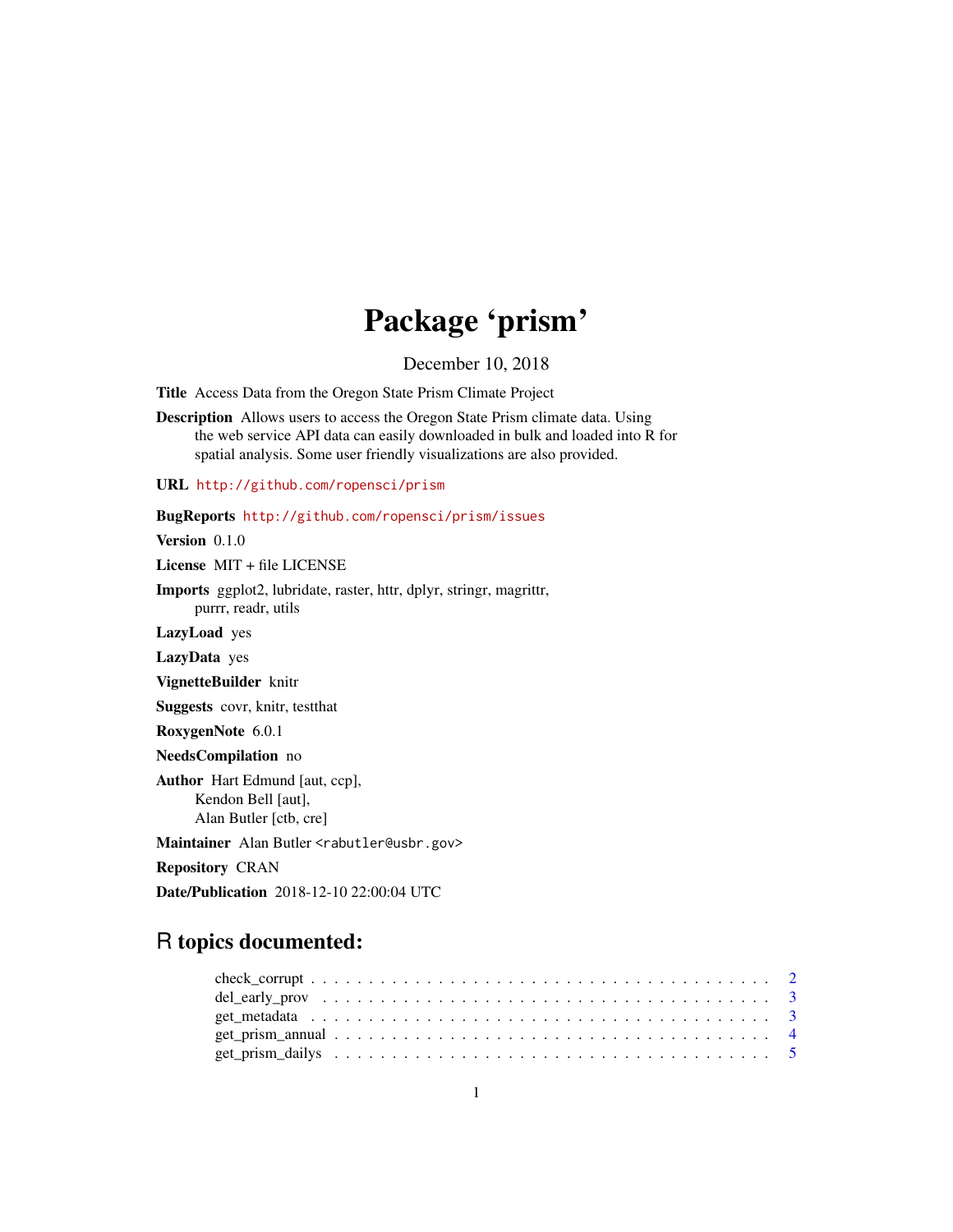# <span id="page-1-0"></span>2 check\_corrupt

| Index | 16 |
|-------|----|

check\_corrupt *Check the integrity of downloaded PRISM data*

# Description

Uses the raster:: stack function to determine if the bil files are readable. Any that are not readable are redownloaded.

# Usage

```
check_corrupt(type, minDate = NULL, maxDate = NULL, dates = NULL)
```
# Arguments

| type    | The type of data to download, must be "ppt", "tmean", "tmin", or "tmax". Note<br>that tmean $==$ mean(tmin, tmax).                            |
|---------|-----------------------------------------------------------------------------------------------------------------------------------------------|
| minDate | a valid iso-8601 (e.g. YYYY-MM-DD) date to start downloading data. May be<br>provided as either a character or Date class.                    |
| maxDate | a valid iso-8601 (e.g. YYYY-MM-DD) date to end downloading data. May be<br>provided as either a character or Date class.                      |
| dates   | a vector of iso-8601 formatted dates to download data for, can also be a single<br>date. May be provided as either a character or Date class. |

# Value

logical indicating whether the process succeeded.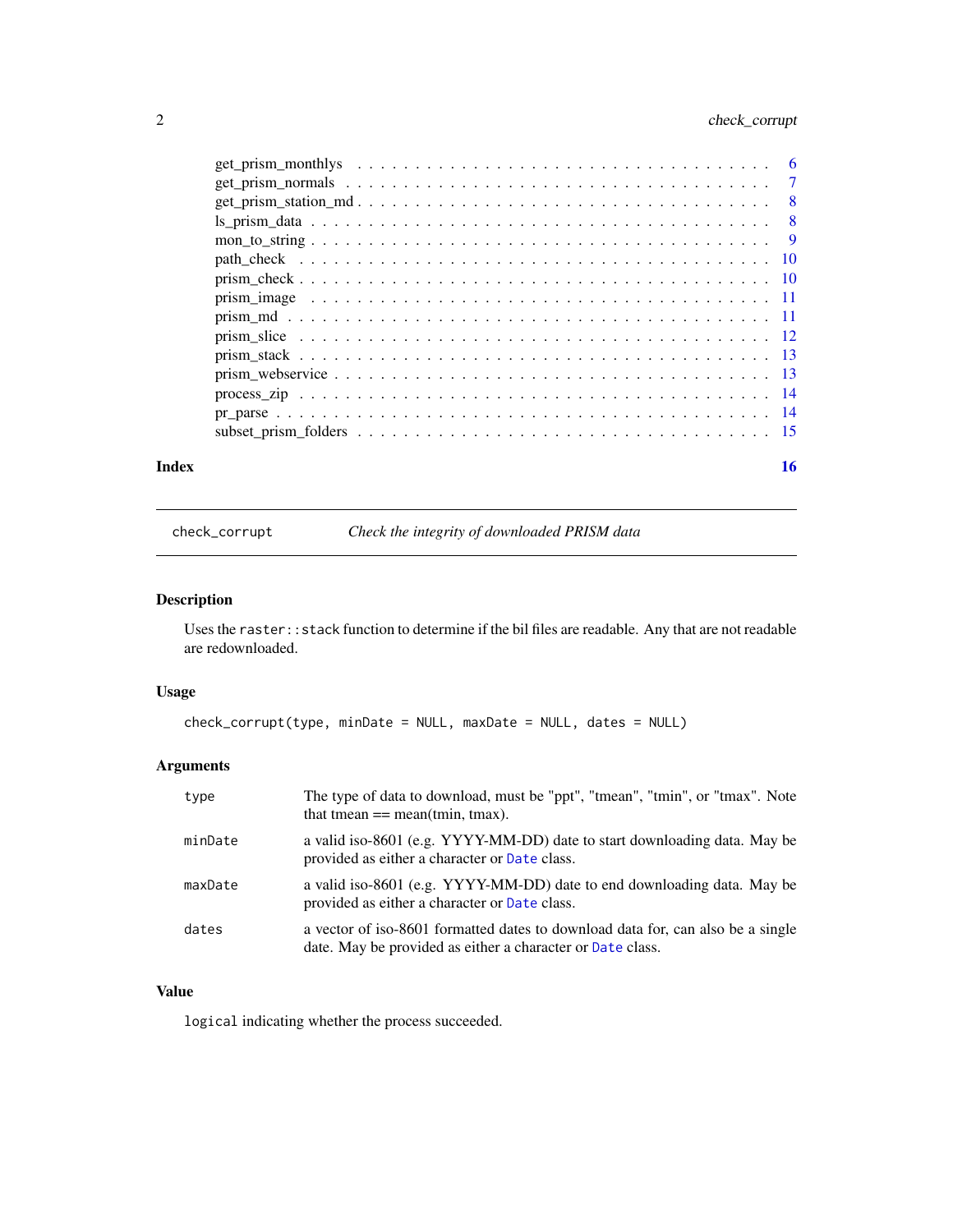<span id="page-2-0"></span>

Searches the download folder for duplicated PRISM data and keeps only the newest version.

#### Usage

```
del_early_prov(type, minDate = NULL, maxDate = NULL, dates = NULL)
```
## Arguments

| type    | The type of data to download, must be "ppt", "tmean", "tmin", or "tmax". Note<br>that tmean $==$ mean(tmin, tmax).                            |
|---------|-----------------------------------------------------------------------------------------------------------------------------------------------|
| minDate | a valid iso-8601 (e.g. YYYY-MM-DD) date to start downloading data. May be<br>provided as either a character or Date class.                    |
| maxDate | a valid iso-8601 (e.g. YYYY-MM-DD) date to end downloading data. May be<br>provided as either a character or Date class.                      |
| dates   | a vector of iso-8601 formatted dates to download data for, can also be a single<br>date. May be provided as either a character or Date class. |
|         |                                                                                                                                               |

| get_metadata | Get PRISM metadata |  |
|--------------|--------------------|--|
|--------------|--------------------|--|

# Description

Retrieves PRISM metadata for a given type and date range. The information is retrieved from the .info.txt file.

#### Usage

```
get_metadata(type, dates = NULL, minDate = NULL, maxDate = NULL)
```

| type    | The type of data to download, must be "ppt", "tmean", "tmin", or "tmax". Note<br>that tmean $==$ mean(tmin, tmax).                            |
|---------|-----------------------------------------------------------------------------------------------------------------------------------------------|
| dates   | a vector of iso-8601 formatted dates to download data for, can also be a single<br>date. May be provided as either a character or Date class. |
| minDate | a valid iso-8601 (e.g. YYYY-MM-DD) date to start downloading data. May be<br>provided as either a character or Date class.                    |
| maxDate | a valid iso-8601 (e.g. YYYY-MM-DD) date to end downloading data. May be<br>provided as either a character or Date class.                      |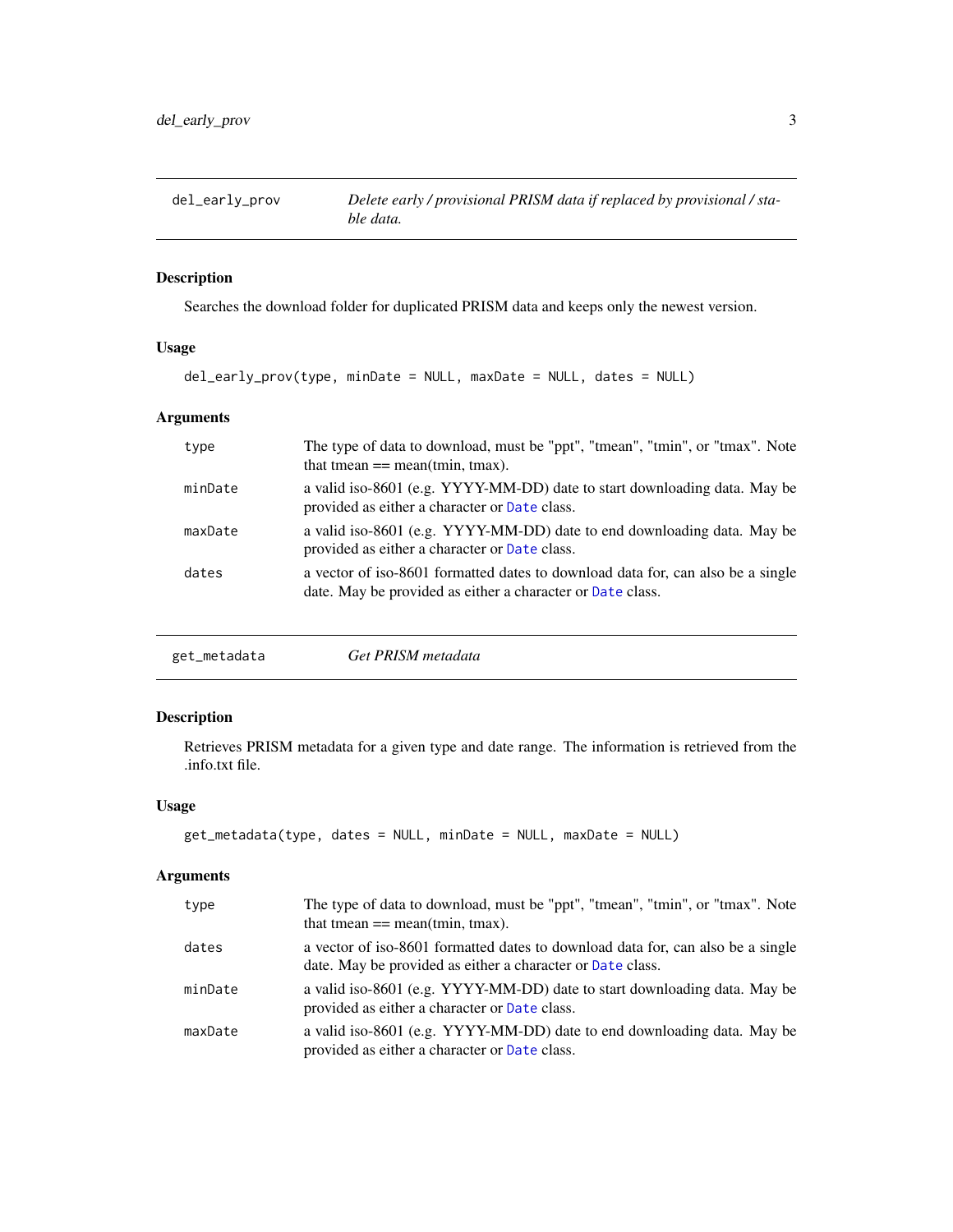#### <span id="page-3-0"></span>Value

list of data.frames containing metadata. If only one date is requested, the function returns the data.frame.

get\_prism\_annual *Download annual daily averages*

# Description

Download annual daily average data from the prism project at 4km grid cell resolution for precipitation, mean, min and max temperature

#### Usage

get\_prism\_annual(type, years = NULL, keepZip = TRUE)

# Arguments

| type    | The type of data to download, must be "ppt", "tmean", "tmin", "tmax", or "all",<br>which downloads "ppt", "tmin", and "tmax". Note that tmean $==$ mean(tmin,<br>$t$ max $)$ . |
|---------|--------------------------------------------------------------------------------------------------------------------------------------------------------------------------------|
| years   | a valid numeric year, or vector of years, to download data for. If no month is<br>specified, year averages for that year will be downloaded.                                   |
| keepZip | if TRUE, leave the downloaded zip files in your 'prism.path', if FALSE, they will<br>be deleted.                                                                               |

#### Details

Data is available from 1891 until 2014, however you have to download all data for years prior to 1981. Therefore if you enter a vector of years that bounds 1981, you will automatically download all data for all years in the vector. If the "all" parameter is set to TRUE, it will override any months entered and download all data. Data will be downloaded for all months in all the years in the vectors supplied. You must make sure that you have set up a valid download directory. This must be set as options(prism.path = "YOURPATH").

#### Examples

```
## Not run:
### Get all the data for January from 1990 to 2000
get_prism_annual(type="tmean", year = 1990:2000, keepZip=FALSE)
```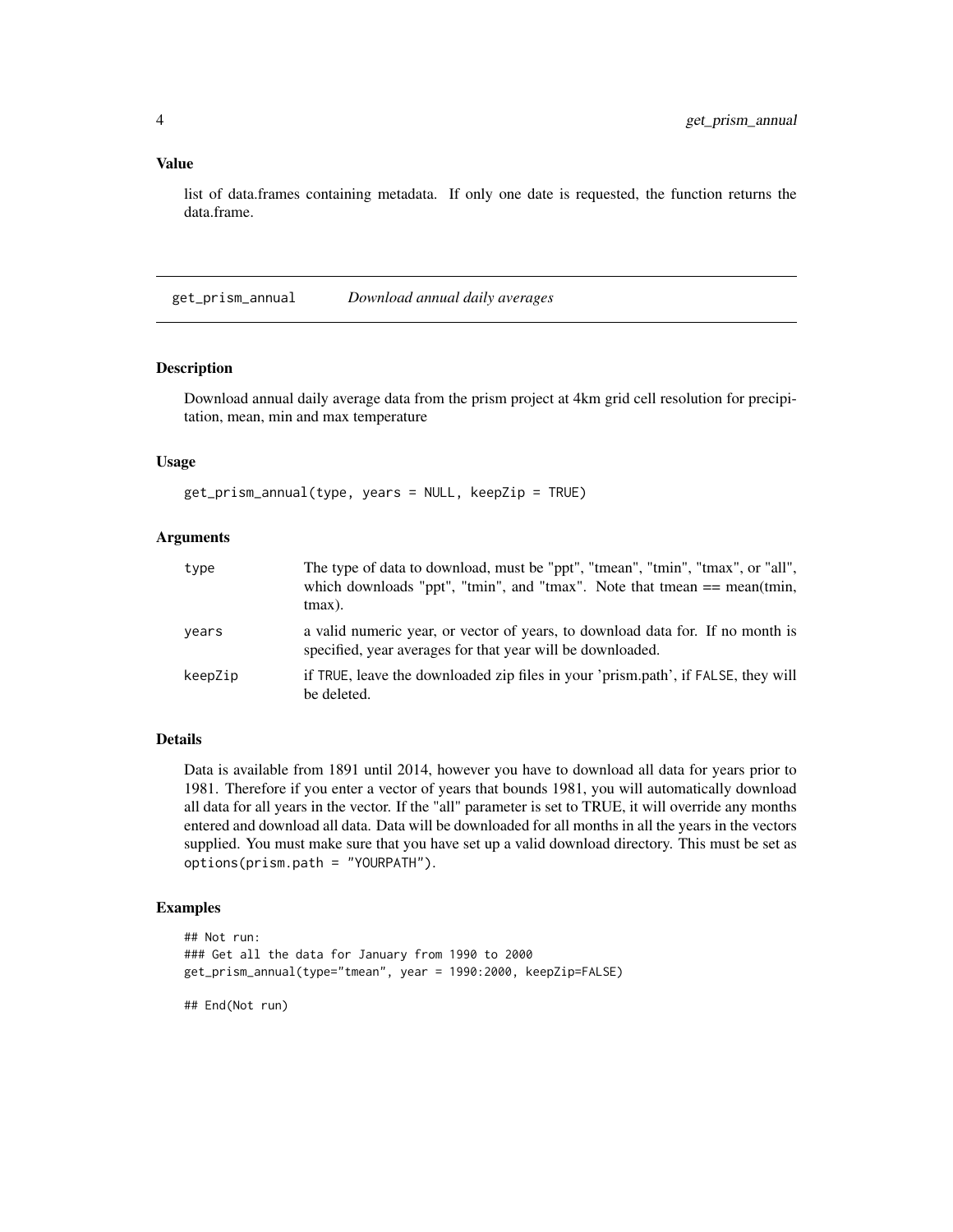<span id="page-4-0"></span>Download daily data from the prism project at 4km grid cell resolution for precipitation, mean, min and max temperature

#### Usage

```
get_prism_dailys(type, minDate = NULL, maxDate = NULL, dates = NULL,
 keepZip = TRUE, check = "http")
```
#### Arguments

| type    | The type of data to download, must be "ppt", "tmean", "tmin", or "tmax". Note<br>that tmean $==$ mean(tmin, tmax).                                                                                                                                                                                                                                                                |
|---------|-----------------------------------------------------------------------------------------------------------------------------------------------------------------------------------------------------------------------------------------------------------------------------------------------------------------------------------------------------------------------------------|
| minDate | a valid iso-8601 (e.g. YYYY-MM-DD) date to start downloading data. May be<br>provided as either a character or Date class.                                                                                                                                                                                                                                                        |
| maxDate | a valid iso-8601 (e.g. YYYY-MM-DD) date to end downloading data. May be<br>provided as either a character or Date class.                                                                                                                                                                                                                                                          |
| dates   | a vector of iso-8601 formatted dates to download data for, can also be a single<br>date. May be provided as either a character or Date class.                                                                                                                                                                                                                                     |
| keepZip | if TRUE, leave the downloaded zip files in your 'prism.path', if FALSE, they will<br>be deleted.                                                                                                                                                                                                                                                                                  |
| check   | One of "httr" or "internal". "httr", the default, checks the file name using the<br>web service, and downloads if that file name is not in the file system. "internal"<br>(much faster) only attempts to download layers that are not already in the file<br>system as stable. "internal" should be used with caution as it is not robust to<br>changes in version or file names. |

#### Details

Dates must be in the proper format or downloading will not work properly, you can either enter a date range via minDate and maxDate, or a vector of dates, but not both. You must make sure that you have set up a valid download directory. This must be set as options(prism.path = "YOURPATH")

# Examples

```
## Not run:
# Valid calls:
get_prism_dailys(type="tmean", minDate = "2013-06-01", maxDate = "2013-06-14", keepZip=FALSE)
get_prism_dailys(type="ppt", dates = "2013/06/01", keepZip=FALSE)
get_prism_dailys(
  type="tmean",
  dates = as.Date("2013-06-01", "2013-06-14", "2014-06-30"),
```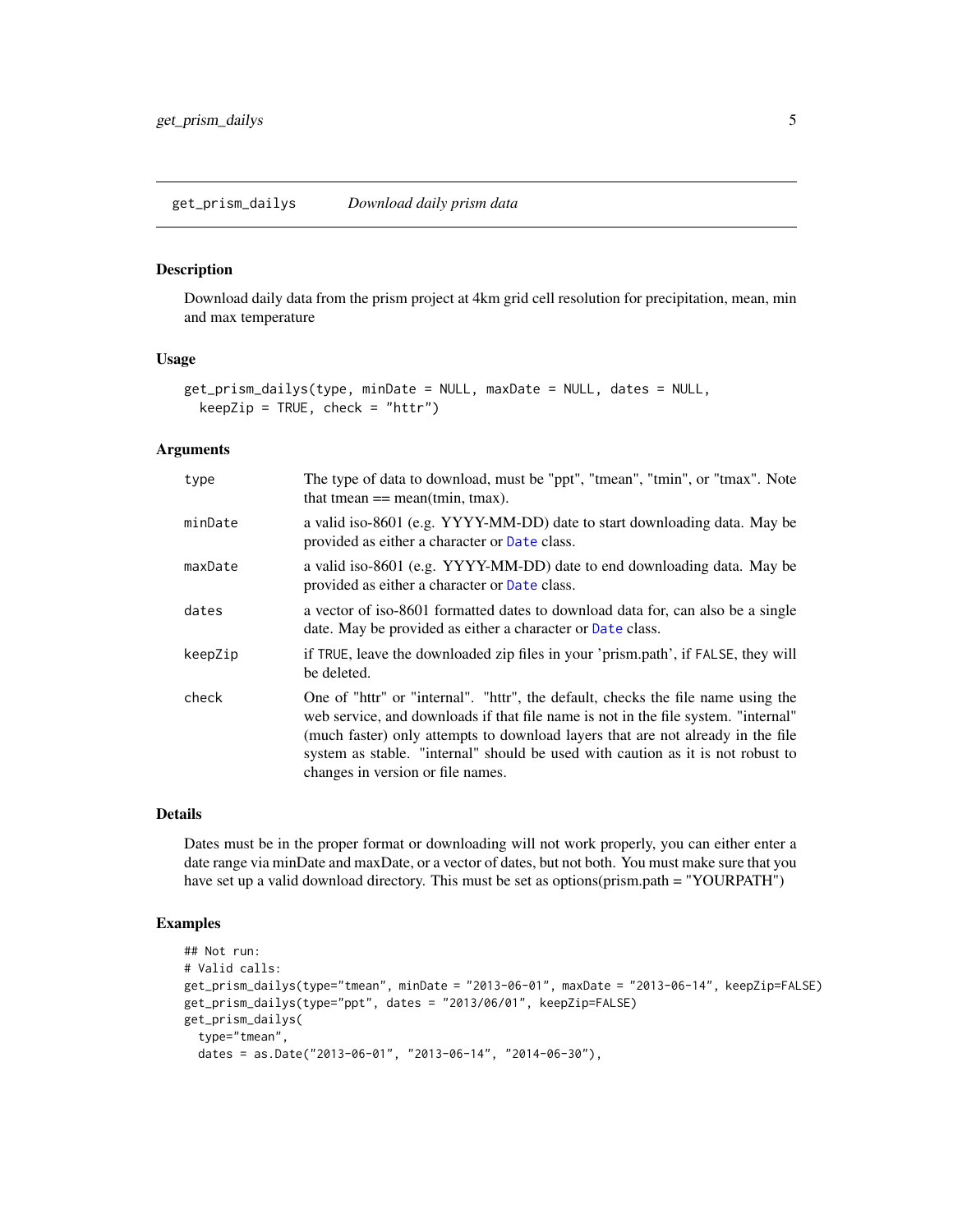```
keepZip=FALSE
)
# will fail:
get_prism_dailys(type="ppt", minDate = "2013-06-01", dates = "2013-06-14", keepZip=FALSE)
get_prism_dailys(type="ppt", minDate = "2013-06-01", keepZip=FALSE)
## End(Not run)
```
get\_prism\_monthlys *Download monthly prism data*

#### Description

Download monthly data from the prism project at 4km grid cell resolution for precipitation, mean, min, and max temperature

#### Usage

```
get_prism_monthlys(type, years = NULL, mon = NULL, keepZip = TRUE)
```
#### Arguments

| type    | The type of data to download, must be "ppt", "tmean", "tmin", or "tmax". Note<br>that tmean $==$ mean(tmin, tmax).                              |
|---------|-------------------------------------------------------------------------------------------------------------------------------------------------|
| years   | a valid numeric years, or vector of years, to download data for. If no month is<br>specified, years averages for that years will be downloaded. |
| mon     | a valid numeric month, or vector of months.                                                                                                     |
| keepZip | if true, leave the downloaded zip files in your 'prism.path', if FALSE, they will<br>be deleted                                                 |

#### Details

Data is available from 1891 until 2014, however you have to download all data for years prior to 1981. Therefore if you enter a vector of years that bounds 1981, you will automatically download all data for all years in the vector. If the "all" parameter is set to TRUE, it will override any mon entered and download all data. Data will be downloaded for all mon in all the years in the vectors supplied. You must make sure that you have set up a valid download directory. This must be set as options(prism.path = "YOURPATH")

#### Examples

```
## Not run:
### Get all the data for January from 1990 to 2000
get_prism_monthlys(type="tmean", years = 1990:2000, mon = 1, keepZip=FALSE)
```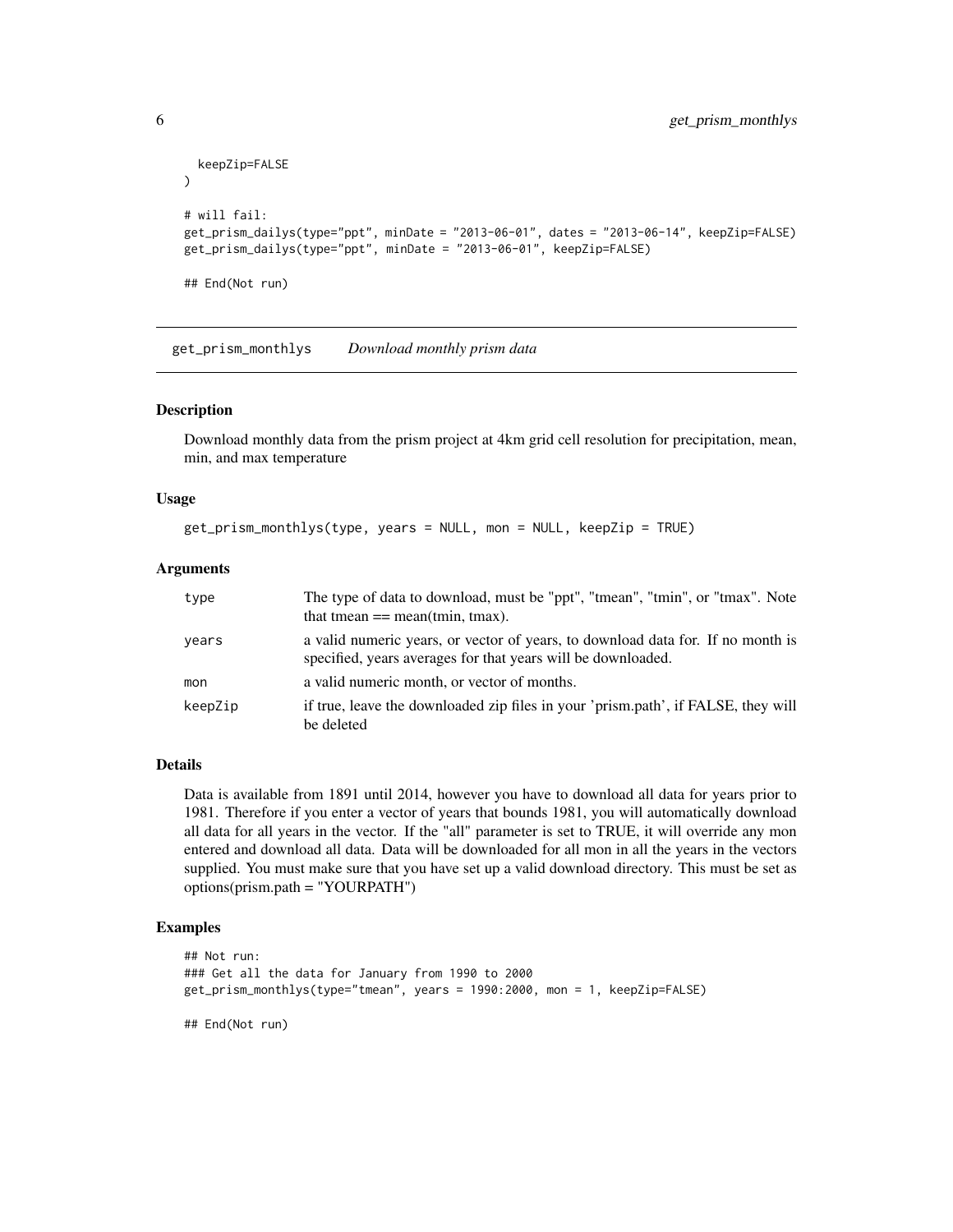<span id="page-6-0"></span>get\_prism\_normals *Download data for 30 year normals of climate variables*

# Description

Download data from the prism project for 30 year normals at 4km or 800m grid cell resolution for precipitation, mean, min and max temperature

## Usage

```
get_prism_normals(type, resolution, mon = NULL, annual = FALSE,
 keepZip = TRUE)
```
#### Arguments

| type       | The type of data to download, must be "ppt", "tmean", "tmin", or "tmax". Note<br>that tmean $==$ mean(tmin, tmax). |
|------------|--------------------------------------------------------------------------------------------------------------------|
| resolution | The spatial resolution of the data, must be either "4km" or "800m".                                                |
| mon        | a numeric value for month, can be a numeric vector of months.                                                      |
| annual     | if TRUE download annual data                                                                                       |
| keepZip    | if TRUE, leave the downloaded zip files in your 'prism.path', if FALSE, they<br>will be deleted                    |

# Details

You must make sure that you have set up a valid download directory. This must be set as options(prism.path = "YOURPATH")

#### Examples

```
## Not run:
### Get 30 year normal values for rainfall
get_prism_normals(type="ppt",resolution = "4km",mon = 1, keepZip=FALSE)
```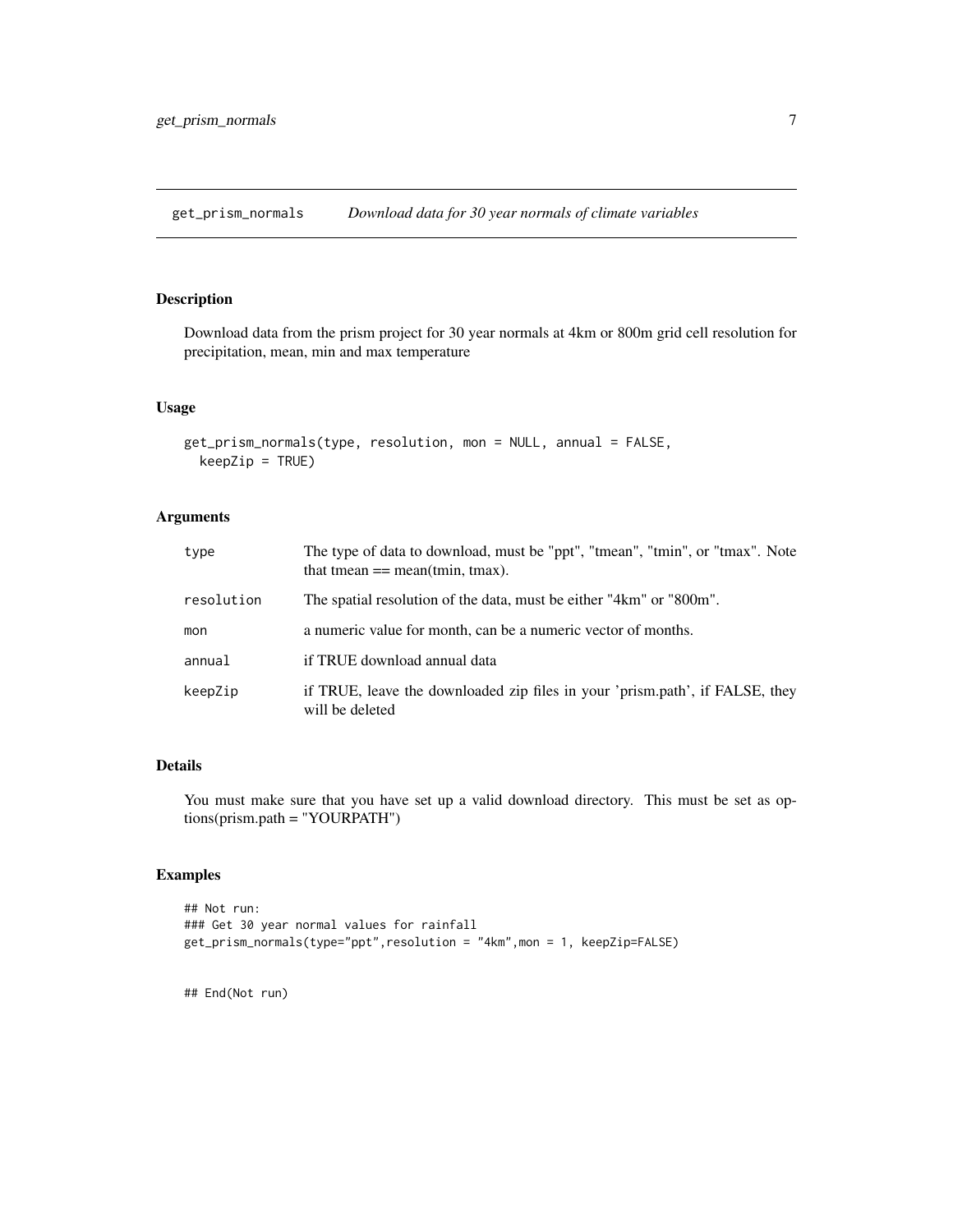<span id="page-7-0"></span>get\_prism\_station\_md *Extract metadata on the stations used to generate a particular day/variable*

#### Description

This only extracts metadata from daily PRISM data.

#### Usage

```
get_prism_station_md(type, minDate = NULL, maxDate = NULL, dates = NULL)
```
### Arguments

| type    | The type of data to get metadata for, must be "ppt", "tmean", "tmin", or "tmax".            |
|---------|---------------------------------------------------------------------------------------------|
| minDate | a valid iso-8601 (e.g. YYYY-MM-DD) date. The first date to extract metadata<br>for.         |
| maxDate | a valid iso-8601 (e.g. YYYY-MM-DD) date. The last date to extract metadata<br>for.          |
| dates   | a vector of iso-8601 formatted dates to extract metadata for, can also be a single<br>date. |

#### Value

A tbl\_df containing metadata on the stations used for each day/variable.

<span id="page-7-1"></span>ls\_prism\_data *List available datasets*

#### Description

List the available data sets to load that have already been downloaded.

#### Usage

```
ls_prism_data(absPath = FALSE, name = FALSE)
```
# Arguments

| absPath | TRUE if you want to return the absolute path.            |
|---------|----------------------------------------------------------|
| name    | TRUE if you want file names and titles of data products. |

## Value

a data frame of downloaded datasets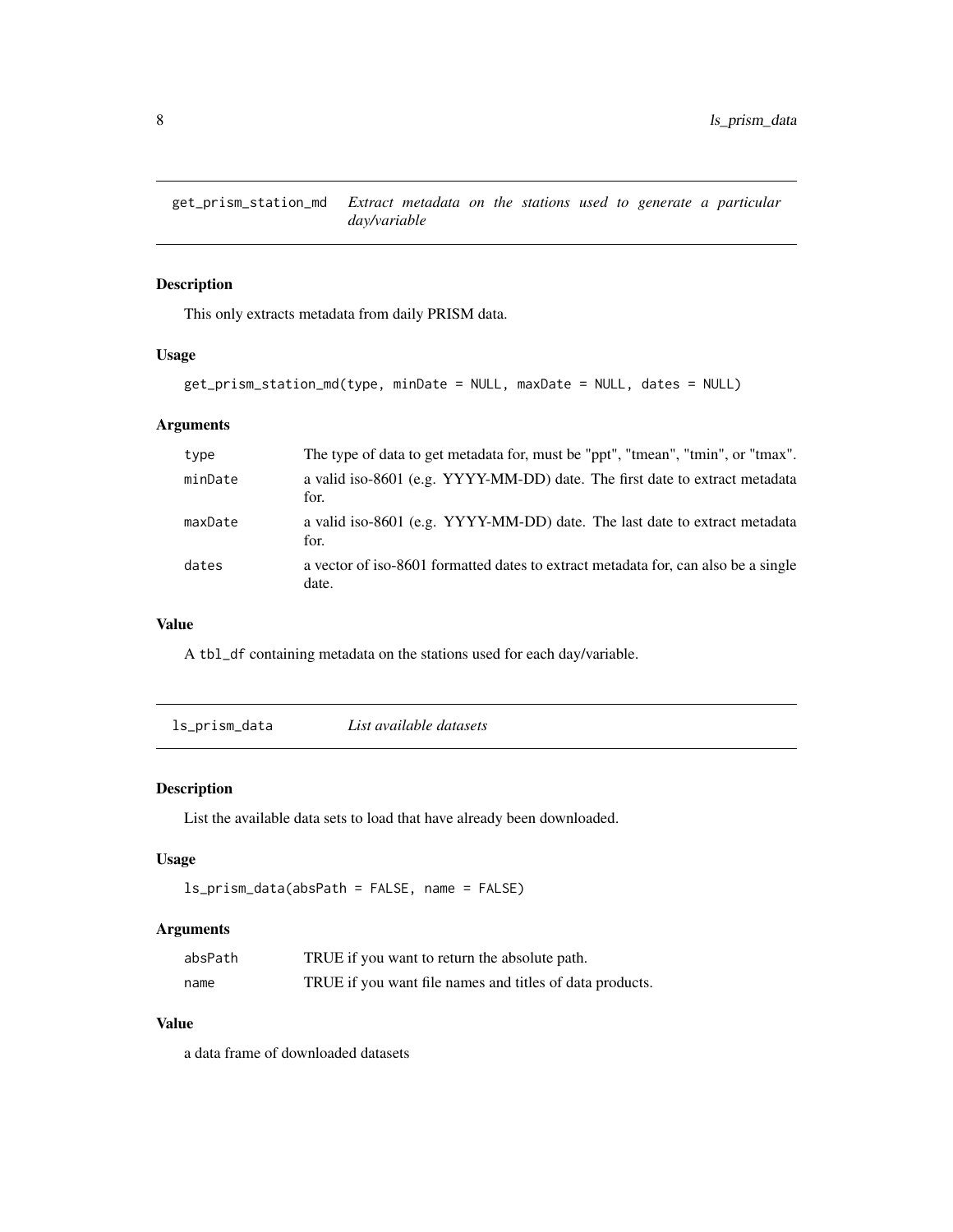# <span id="page-8-0"></span>mon\_to\_string 9

#### Examples

```
## Not run:
### Just get file names, used in many other prism* fxn
get_prism_dailys(type="tmean", minDate = "2013-06-01", maxDate = "2013-06-14", keepZip=FALSE)
ls_prism_data()
### Get absolute path values for use with other data
ls_prism_data(absPath = TRUE)
### See prism files you have with title of data product
ls_prism_data(name=TRUE)
## End(Not run)
```
mon\_to\_string *helper function for handling months*

#### Description

Handle numeric month to string conversions

#### Usage

```
mon_to_string(month)
```
# Arguments

month a numeric vector of months (month must be  $> 0$  and  $\leq 12$ )

#### Value

a character vector (same length as month) with 2 char month strings.

#### Examples

```
## Not run:
 mon\_to\_string(month = c(1, 3, 2))mon_to_string(month = 12)
## End(Not run)
```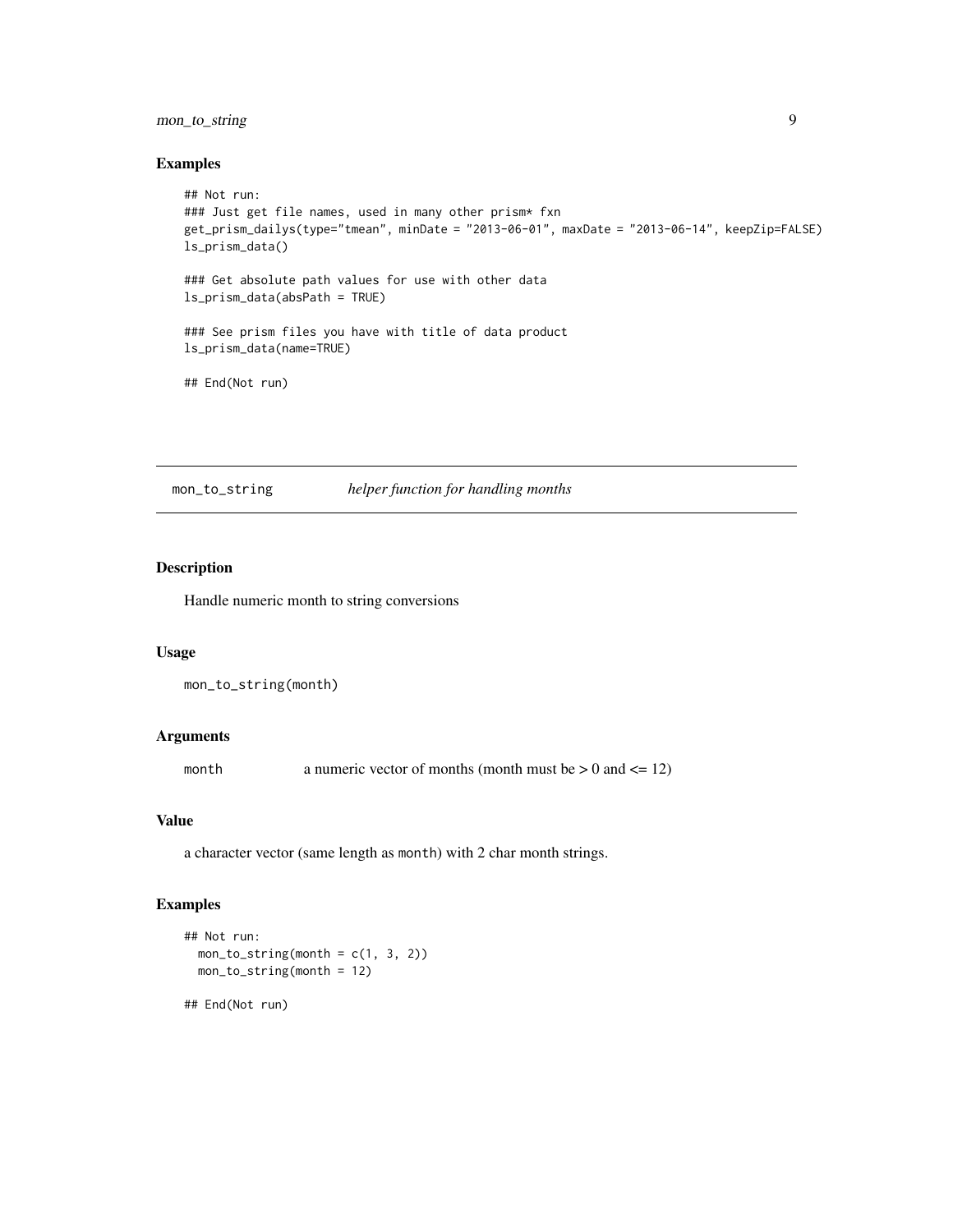<span id="page-9-0"></span>

create new directory for user if they don't have one to store prism files

# Usage

path\_check()

prism\_check *Helper function to check if files already exist*

# Description

check if files exist

# Usage

prism\_check(prismfiles, lgl = FALSE)

# Arguments

| prismfiles | a list of full paths for prism files                                             |
|------------|----------------------------------------------------------------------------------|
| lgl        | TRUE returns a logical vector indicating those not yet downloaded; FALSE returns |
|            | the file names that are not yet downloaded.                                      |

#### Value

a character vector of file names that are not yet downloaded or a logical vector indication those not yet downloaded..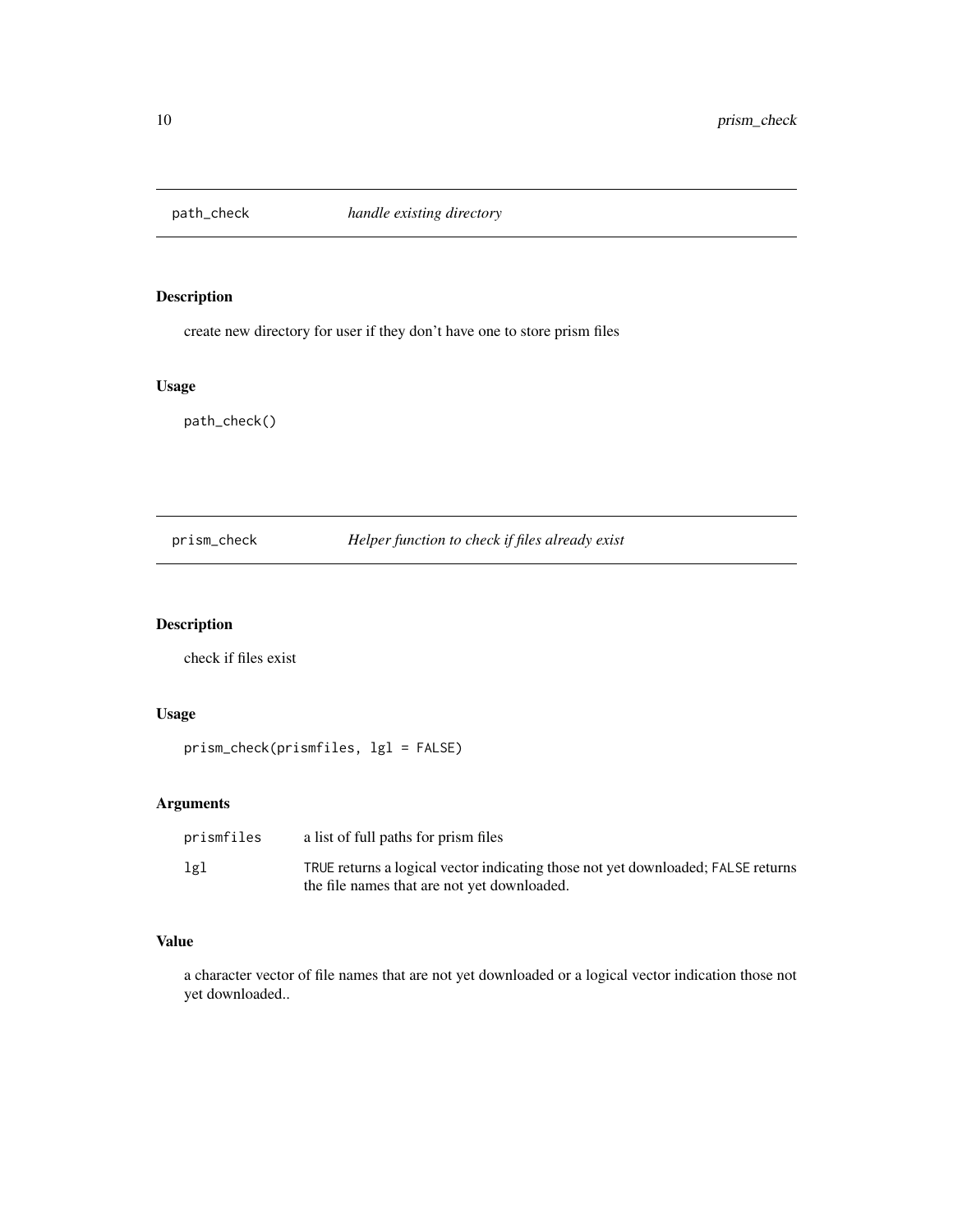<span id="page-10-0"></span>

Quickly make an image plot of a data set.

# Usage

```
prism_image(prismfile, col = "heat")
```
# Arguments

| prismfile | the name of a file to be plotted, this is most easily gotten through 1s_prism_data() |
|-----------|--------------------------------------------------------------------------------------|
| col       | the color pattern to use. The default is heat, the other valid option is "redblue"   |

#### Details

This is meant for rapid visualization, but more detailed plots will require other methods

# Examples

```
## Not run:
get_prism_dailys(type="tmean", minDate = "2013-06-01", maxDate = "2013-06-14", keepZip=FALSE)
prism_image(ls_prism_data()[1])
```
## End(Not run)

prism\_md *Extract select prism metadata*

#### Description

used to extract some prism metadata used in other functions

#### Usage

prism\_md(f, returnDate = FALSE)

|            | a simple directory name                                                     |
|------------|-----------------------------------------------------------------------------|
| returnDate | TRUE or FALSE. If TRUE, an ISO date is returned. By default years will come |
|            | back with YYYY-01-01 and months as YYYY-MM-01                               |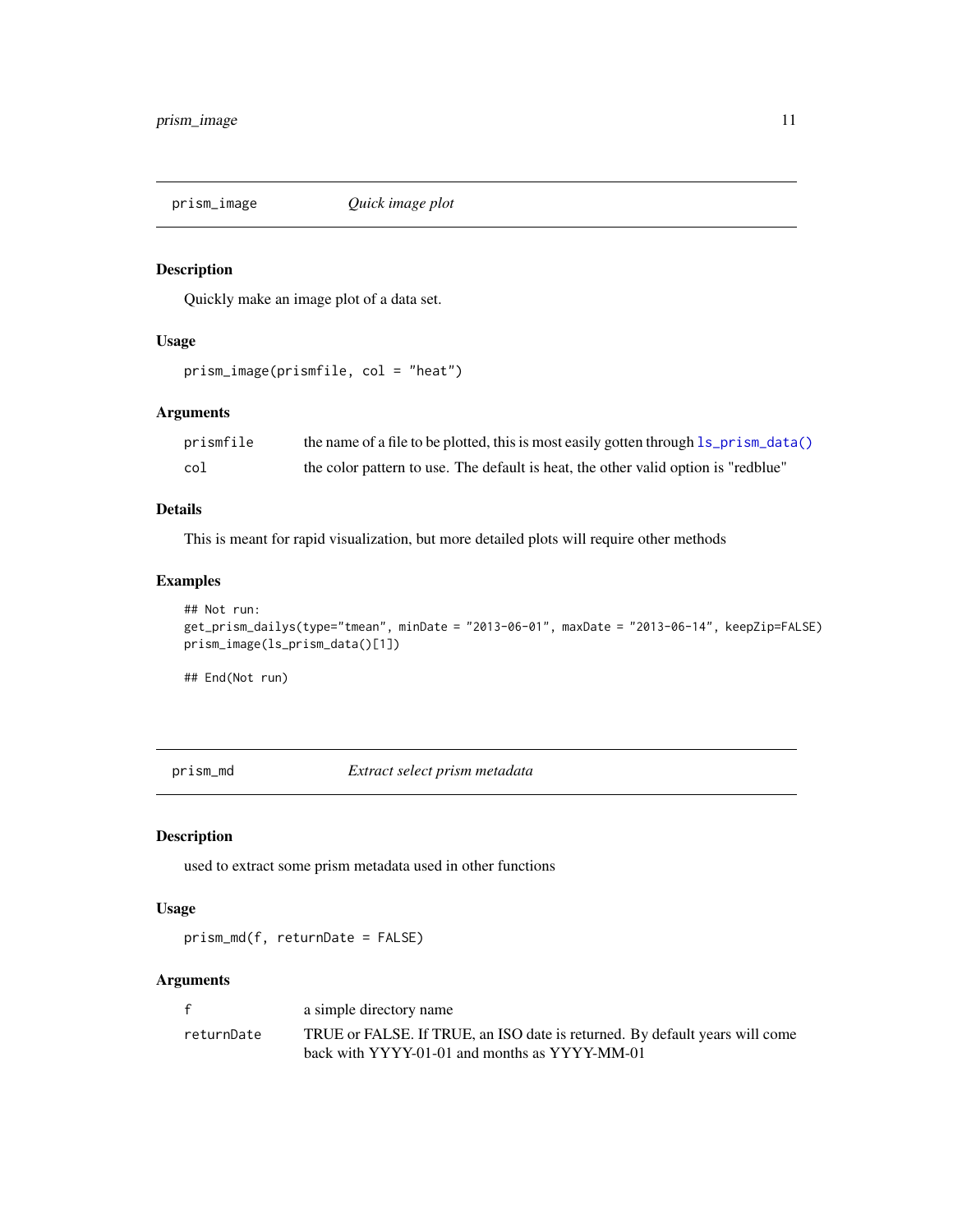# Value

a character vector of metadata.

# prism\_slice *Plot a slice of a raster stack*

# Description

This function will plot a slice of data at a single point location from a list of prism files

# Usage

```
prism_slice(location, prismfile)
```
# Arguments

| location  | a vector of a single location in the form of long, lat                           |
|-----------|----------------------------------------------------------------------------------|
| prismfile | a vector of output from $ls\_prism\_data()[, 1]$ giving a list of prism files to |
|           | extract data from and plot                                                       |

#### Details

the list of prism files should be from a continuous data set. Otherwise the plot will look erratic and incorrect.

#### Value

a ggplot2 plot of the requested slice

# Examples

```
## Not run:
### Assumes you have a clean prism directory
get_prism_dailys(type="tmean", minDate = "2013-06-01", maxDate = "2013-06-14", keepZip=FALSE)
p <- prism_slice(c(-73.2119,44.4758),ls_prism_data())
print(p)
```
<span id="page-11-0"></span>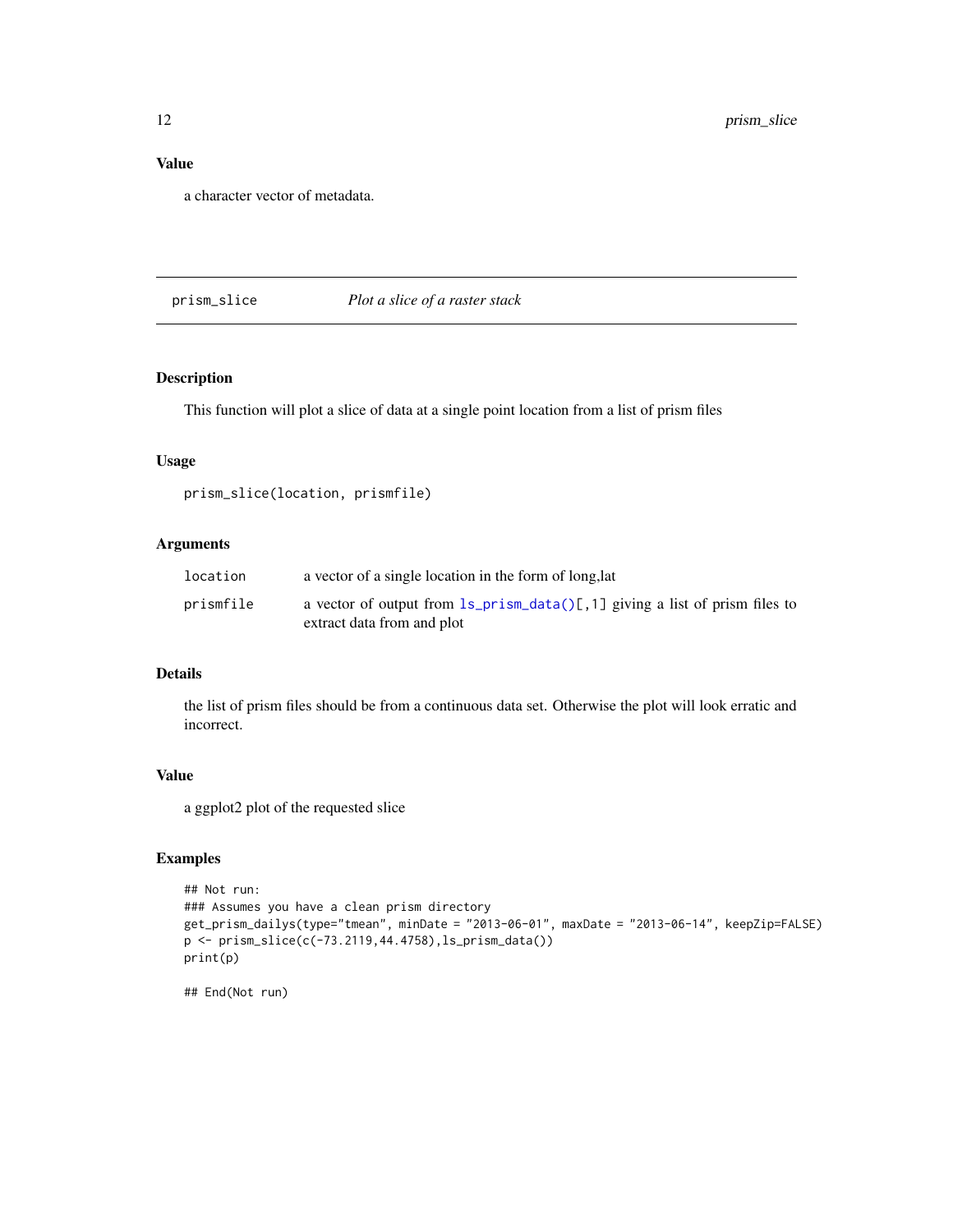<span id="page-12-0"></span>prism\_stack *Stack Prism files*

#### Description

Create a stack of prism files

# Usage

prism\_stack(prismfile)

### Arguments

prismfile a vector of file names returned by ls\_prism\_data()

#### Examples

```
## Not run:
get_prism_dailys(type="tmean", minDate = "2013-06-01", maxDate = "2013-06-14", keepZip=FALSE)
mystack <- prism_stack(ls_prism_data()[1:14])
```
## End(Not run)

prism\_webservice *Download PRISM via webservice*

## Description

This is the workhorse function that will access the web service to download files.

#### Usage

prism\_webservice(uri, keepZip = FALSE, returnName = FALSE)

#### Arguments

| uri        | a valid PRISM webservice URI                                                |
|------------|-----------------------------------------------------------------------------|
| keepZip    | TRUE or FALSE, keep zip files once they have been unzipped                  |
| returnName | TRUE or FALSE, if TRUE the name of the file that was downloaded is returned |

# Examples

```
## Not run:
### Get all the data for January from 1990 to 2000
get_prism_annual(type="tmean", year = 1990:2000, keepZip=FALSE)
```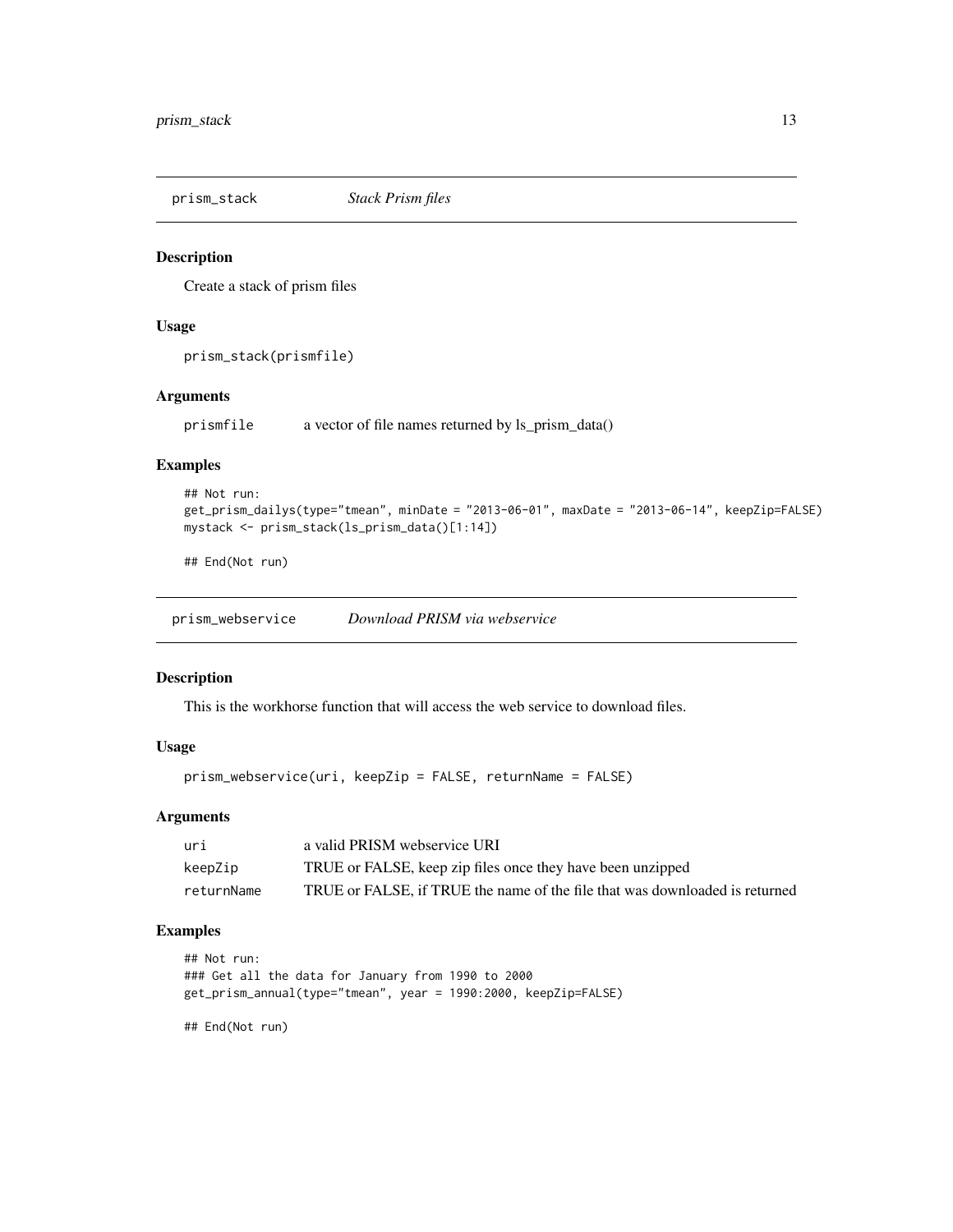<span id="page-13-0"></span>

Files that come prior to 1980 come in one huge zip. This will cause them to mimic all post 1980 downloads

#### Usage

process\_zip(pfile, name)

## Arguments

| pfile | the name of the file, should include "all", that is unzipped |
|-------|--------------------------------------------------------------|
| name  | a vector of names of files that you want to save.            |

### Details

This should match all other files post 1980

#### Examples

```
## Not run:
process_zip('PRISM_tmean_stable_4kmM2_1980_all_bil','PRISM_tmean_stable_4kmM2_198001_bil')
process_zip('PRISM_tmean_stable_4kmM2_1980_all_bil',
c('PRISM_tmean_stable_4kmM2_198001_bil','PRISM_tmean_stable_4kmM2_198002_bil'))
```
## End(Not run)

pr\_parse *name parse*

#### Description

parse the directory name into relevant metadata

#### Usage

pr\_parse(p, returnDate = FALSE)

| D          | a prism file directory                                                      |
|------------|-----------------------------------------------------------------------------|
| returnDate | TRUE or FALSE. If TRUE, an ISO date is returned. By default years will come |
|            | back with YYYY-01-01 and months as YYYY-MM-01                               |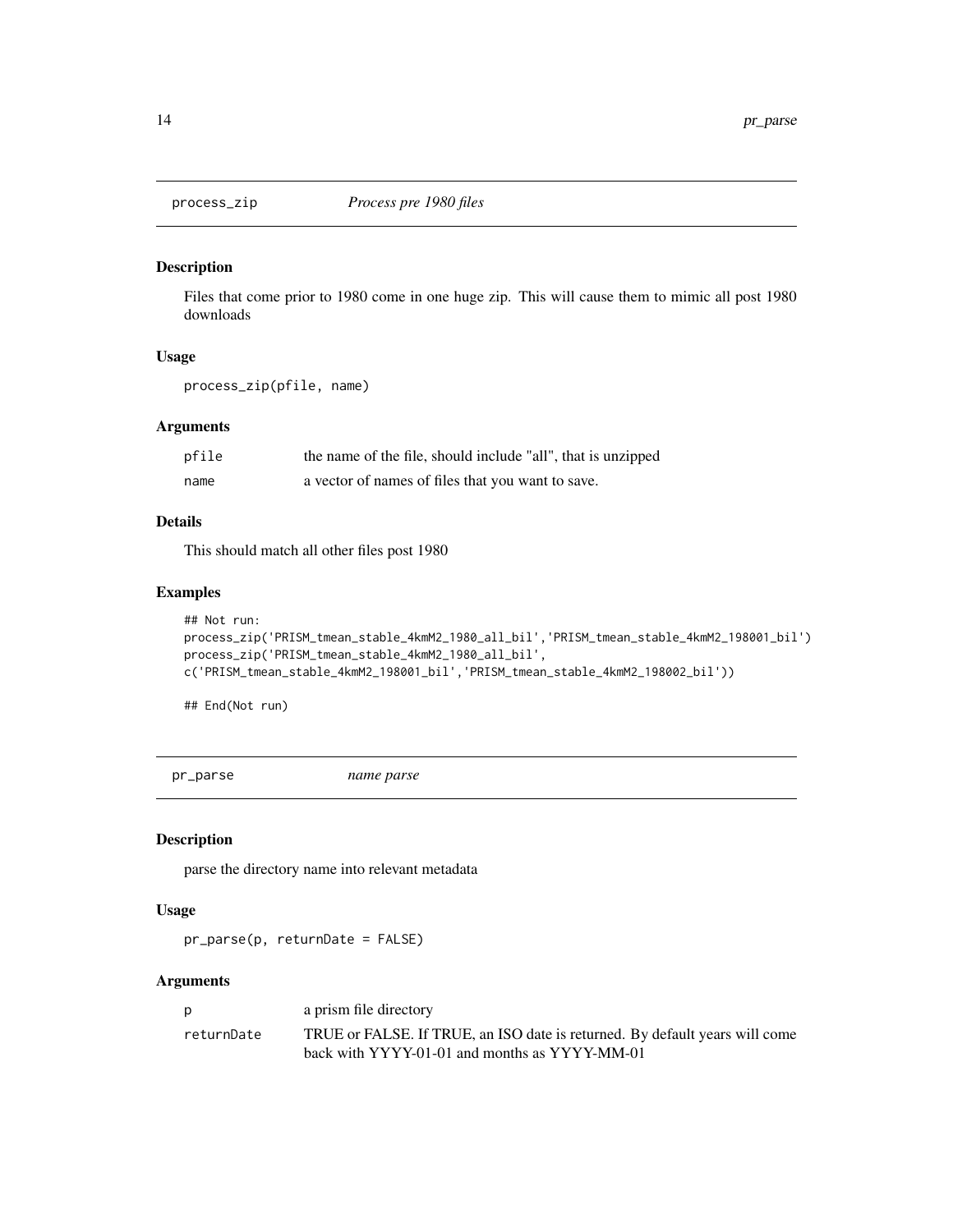# <span id="page-14-0"></span>Value

a properly parsed string of human readable names

subset\_prism\_folders *Subsets prism folders on the disk by type and date*

# Description

Looks through all of the PRISM data that is downloaded in your prism.path and returns the subset based on type and dates.

# Usage

```
subset_prism_folders(type, dates)
```

| type  | The type of data you want to subset. Should be tmax, tmin, tmean, ppt, vpdmin, |
|-------|--------------------------------------------------------------------------------|
|       | or vpdmax                                                                      |
| dates | A vector of the dates you wish to subset as a string                           |